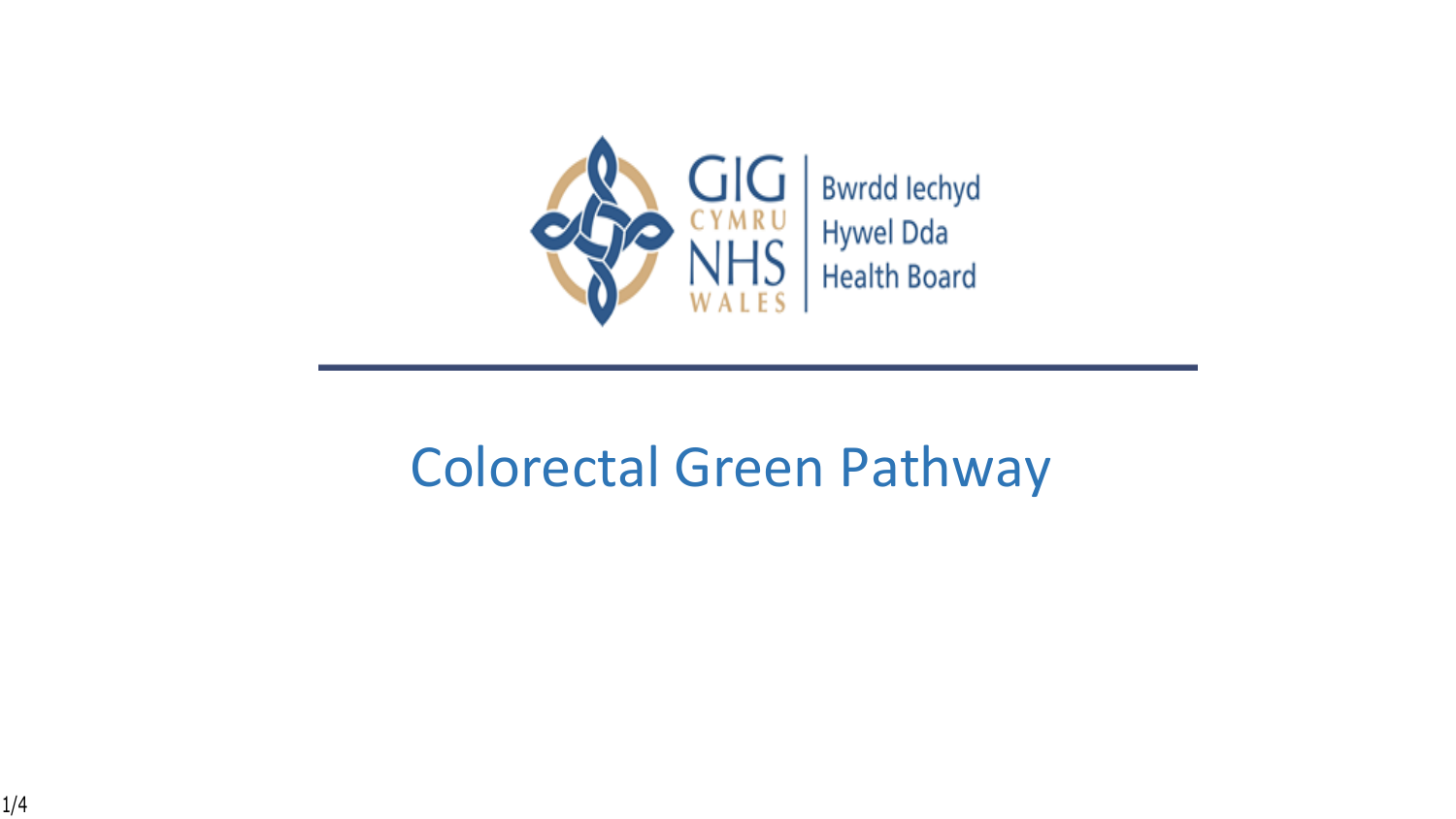## **Background**

- The Health Board was the last to limit elective cancer surgery in the country during the COVID-19 pandemic.
- A new "Green" pathway was created at Prince Philip Hospital (PPH) to restart services and designed to:
	- support local challenges, ACPGBI guidelines.
	- select appropriate patients for surgery.
	- cover all elective bowel cancer surgery across the Health Board.
	- ensure patients were protected and screened for COVID-19.
	- develop a safe service provision with safe surgical care outcomes.
	- and was agreed by the Colo Rectal (CR) Multi Disciplinary Team (MDT) and approved at Bronze level.
- An audit was carried out to assess the pathway effectiveness for patients on Ward 7 at PPH from July – December 2020.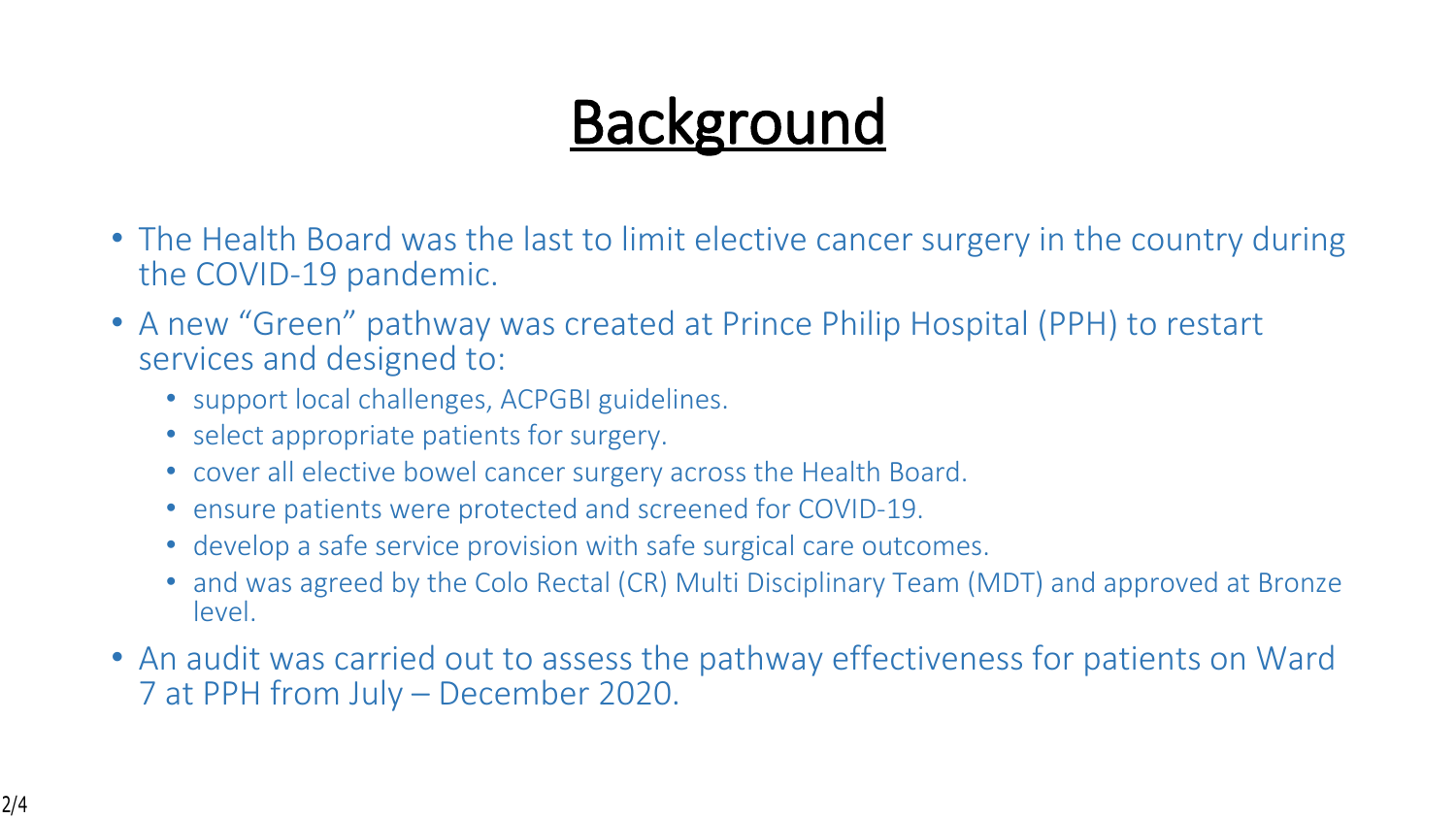## **Key Outcomes**

- All cancer and Irritable Bowel Disease (IBD) patients were discussed in Multi Disciplinary Team (MDT) prior to surgery.
- 100% compliance to the preoperative components of the pathway.
- 97.8% patients received a COVID-19 swab within the 4 days of admission.
- No breach of the pathway.
- Short term surgical outcomes were on par with pre COVID 19 results and national standards.
- The median Length of Stay (LOS) was marginally higher than expected.
- Lower rates of morbidity and mortality (30 day mortality was 0), 30 day readmission and return to theatre.
- No patient developed COVID-19 during admission.